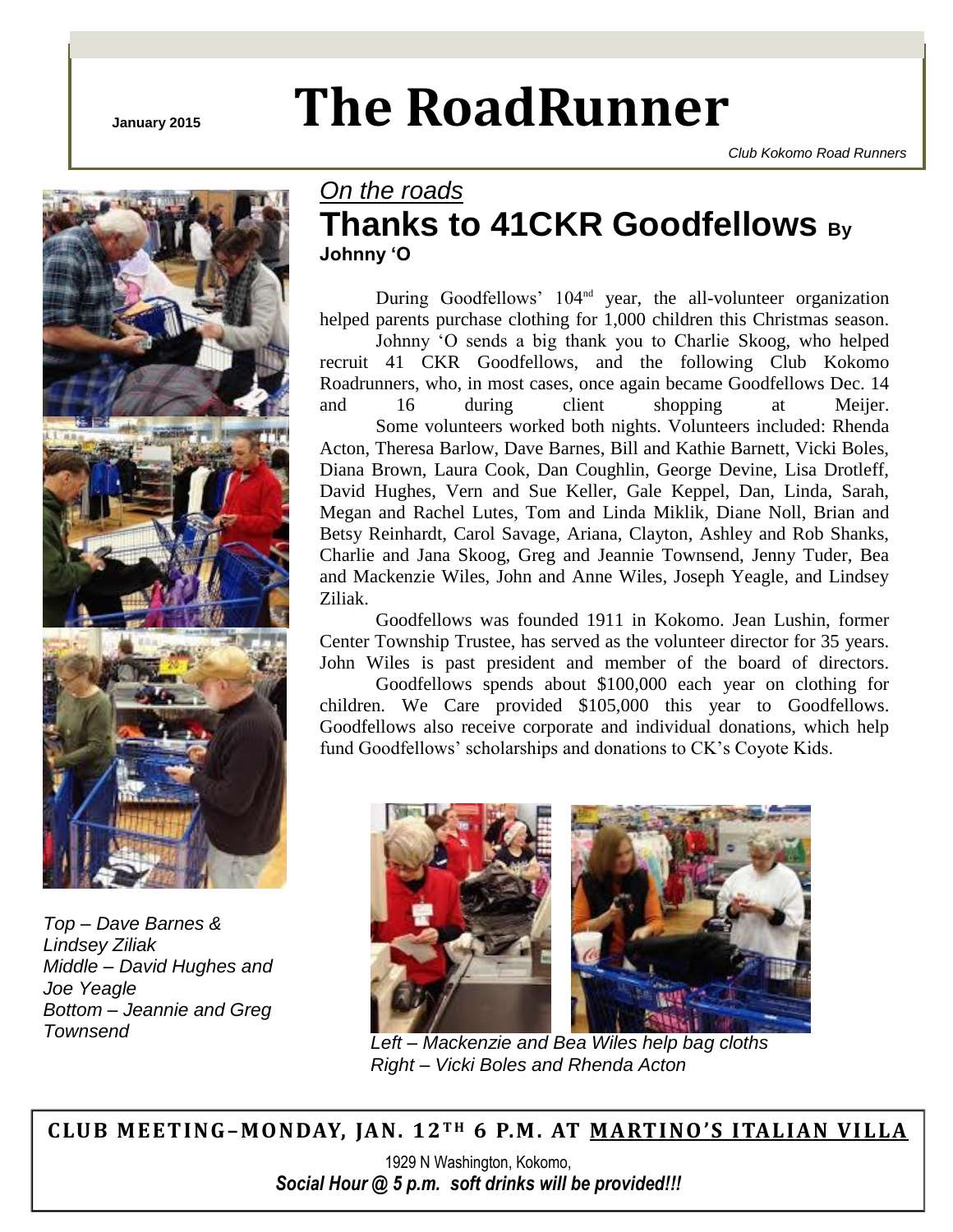# **Race Results**

**CKRRNew Year's Eve Day 5K Dec 31, 2014 Local UAW 292 & Jackson-Morrow Park**

# **5K Run**

**1. Adrian Glover 16:38 2. Scott Colford 18:26 3. Parker Jones 19:45** 4. Steve McDorman 19:48 **5. Heather Weber 20:06 1st woman 6. Dana Neer 20:36 7. Noel Shafer 20:51 8. Tom Abney 20:55** 9. Christopher Nunan 20:58 10. Justin Taflinger 21:10 11. Corey Dea 21:40 **12. Jordan Ousley 22:04** 13. Doug Nunan 22:14 14. Jeff Hemmeger 22:15 15. Purtee Hunter 22:16 16. Paul Sanders 22:18 17. Joshua Huston 22:25 18. Ella Kantz 22:27 19. Jack Johnson 23:19 20. Ron Gaskins 23:30 21. Jacob Riley 23:41

**22. Don Andrews 23:48**

23. Jaqueline Berkshive 24:16 **24. Natalie Nicholson 24:31 25. Christian High 24:35 26. Hannah High 24:39** 27. Aaron Dea 24:50 **28. Anne Kantz 24:57** 29. Emma Markley 25:58 **30. Gwen Grimes 26:04** 31. Jason Hampshire 26:07 **32. Shelly Wyman 26:12 33. Anna Rangel 26:14 34. Ashley Shanks 26:36 35. Mark Shorter 26:44** 36. Keith Vautaw 26:54 **37. RJ Kerr 27:04** 38. Bethany Kirkwood 27:18 39. Shane Hillman 27:19 40. Natalie Combs 27:28 **41. Warren Tierney 27:30** 42. Zoe Irvin 27:31 **43. Mike Deardorff 27:32** 44. Faith Mooney 27:39 45. Lauren Longshore 27:49 **46. Scott Deyoe 28:10 47. Charlie Skoog 28:19 48. Jacob Van Horn 28:24 49. Jennifer Van Horn 28:32** 50. Scott Curry 28:41 51. Michael Davis 28:41

52. John Williams 28:53 53. Cora Johnson 29:05 54. Taylor Nunan 29:05 55. Jama Claxton 29:06 **56. Emilie Hubbard 29:28 57. Ann Hubbard 29:35 58. Greg Townsend 29:36** 59. Christina Christenson 29:48 60. Carl Christenson 29:49 61. Timothy Templin 29:56 62. Lisa Grady 30:02 63. Rachel Budde 30:16 64. Max Elmore 30:26 65. Brent Taylor 30:33 **66. Laurie Ousley 32:15** 67. Regina Hogge 33:00 **68. David Hughes 33:15** 69. Janna Armstrong 33:45 **70. Riley Case 34:04 71. Lauren Weber 34:44 72. TA Weber 34:46** 73. Trina Evans 35:15 **74. Noah Hughes 35:43 75. Alex Studebaker 36:12 76. Kelly Studebaker 36:15 77. Jonah Hughes 36:29** 78. Bruce Anderson 36:32 79. Jennie Conrad 36:39

- **80. Sophia Wyman 37:59**
- **81. Paul Wyman 38:00** 82. Brad Pearce 38:07 83. Devonne Anderson 38:40 **84. Jeannie Townsend 43:00 85. Jeff Freeman 44:41 86. Sue Keller 48:43** 87. Peggy Faulkner 52:13 88. Frank Faulkner 52:17 **89. Shirley Bugher 63:52 5K Walk 1. Vince Lorenz 26:27** 2. Damon Clements 30:10 **3. Mary Miller 33:30 1st woman 4. Greg Wall 37:16 5. Jan Wall 39:56 6. Vernon Keller 40:12** 7. Sherry Kestle 40:50 **8. Jim Gross 40:52 9. Jenny Tudor 43:05 10. Bob McBride 44:30 11. Carrie Williams 44:43 12. Toney Lorenz 44:49 13. John Mohr 46:19** 14. Doris Campbell 48:23
- 15. Kevin Campbell 48:27

# *CKRR Awards Banquet!! February 8th from 2 pm – 4 p.m. At Brookside Free Methodist Church Gymnasium 3717 E 300 S, Kokomo*

*Once again we will have a Chili Cook off at our awards luncheon. Prizes will be awarded for the top three Chili dishes. Have a great 'chili' dish you wish to share, bring it on.* 

*50/50 tickets will also be available Please bring a dish to share or if you make a mean pot of chili bring it. Who knows you could win.*

*If you plan to bring Chili, please RSVP to Linda Kendall at 765-860-4564 or jbm1100@gmail.com*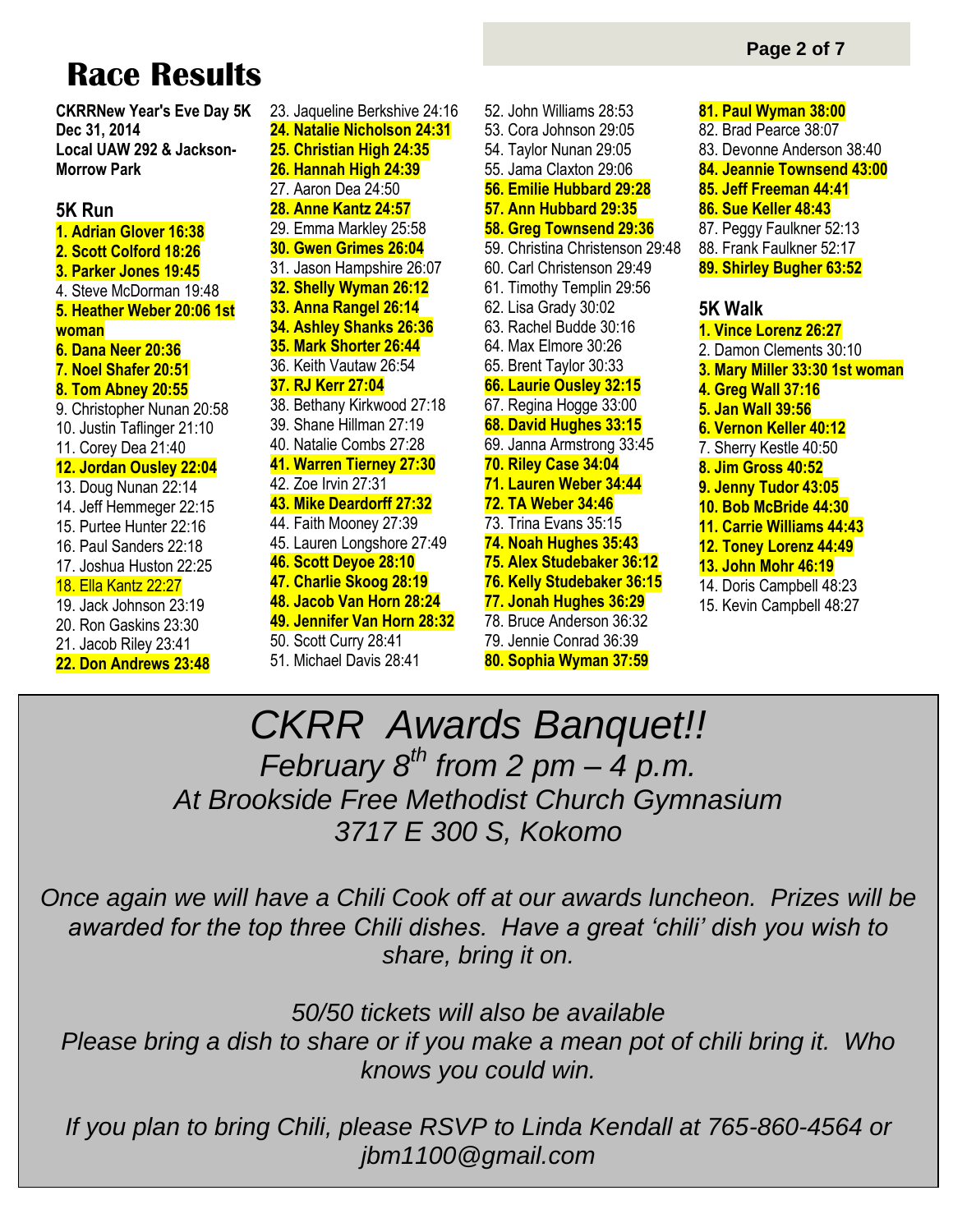# **CKRR January 2015**

# **Wednesday Night Race Results**

**Jackie Sanders Miracle Mile Wednesday, December 3, 2014 Highland Park Walk/Bike Path** 1. Christian High 6:36

- 2. Charley Werst 6:36
- 3. Paul Sanders 6:49
- 4. Gwen Grimes 7:40
- 3. Ashley Shanks 8:27
- 5. Charlie Skoog 9:14
- 6. Shirley Bugher 17:50

**Joe Kidd Rangel 5K Old Ben/Highland Park 5K Course**

# 1. Steve McDorman 19:29

- 2. Corey Dea 19:51 3. Tom Abney 20:02
- 4. Paul Sanders 21:48
- 5. Christian High 22:21
- 6. Charley Werst 22:23
- 7. Parker Jones 23:45
- 8. Gwen Grimes 23:51
- 9. David Hoshaw 23:54
- 10. Rob Hoshaw 23:54
- 11. Max Elmore 27:19

12. Charlie Skoog 28:18 13. Ann Bradshaw 29:14 14. Jenny Tudor 40:55 15. JoDee McClish 40:56

#### **Jackie Sanders Miracle Mile Wednesday, December 10, 2014 Highland Park Walk/Bike Path**

1. Steve McDorman 6:46 2. Tom Abney 6:46 3. Cheryl Marner 7:28 4. Ashley Shanks 7:35 5. Charlie Skoog 8:48 6. Melissa Jones 9:49 7. Sean Day 11:22 8. Shirley Bugher 18:12

#### **Joe Kidd Rangel 5K Old Ben/Highland Park 5K Course** 1. Tom Abney 20:39

2. Christian High 20:39 3. Parker Jones 20:40 5. Cheryl Marner 24:09 6. Ashley Shanks 25:53 7. Adam Pickard 35:21

#### **Jackie Sanders Miracle Mile Wednesday, December 17, 2014 Highland Park Walk/Bike Path** 1. Parker Jones 6:42 2, Steve McDorman 6:42

- 3. Paul Sanders 7:03
- 4. Gwen Grimes 7:37 5. Sean Day 9:49
- 

## **Joe Kidd Rangel 5K**

#### **Old Ben/Highland Park 5K Course** 1. Steve McDorman 20:57

- 2. Parker Jones 20:57
- 3. Paul Sanders 21:41
- 4. Christian High 22:45
- 5. Charley Werst 22:45
- 6. Gwen Grimes 25:30
- 7. Ann Hubbard 28:44

#### **Jackie Sanders Miracle Mile Wednesday, December 24, 2014 Highland Park Walk/Bike Path** 1. Ashley Shanks 8:01 2, Steve McDorman 8:02 3. Shirley Bugher 18:02

#### **Joe Kidd Rangel 5K Old Ben/Highland Park 5K Course**

1. Paul Sanders 21:55 2. Parker Jones 24:57 3. Gwen Grimes 25:02 4. Steve McDorman 28:57 5. Ashley Shanks 28:59 6. Alex Studebaker 35:56 7. Kelly Studebaker 37:12

# **Jackie Sanders Miracle Mile – 5:45 p.m. Joe Kidd Rangel 5K – 5 p.m.**

Free to ALL – at Highland Park Registration located at concession stand

# **Optimal Nutrition** Jana Skoog, MS, RD, LD

Now that we are wrapping up 2014, I hope you've had a chance to look back and reflect on your usual eating habits, for better or worse! As we go forward into the New Year, setting short-term and long-term goals for walking/running, this is the perfect time to build a food plan that will fuel your body appropriately to support these goals.

So what makes up a healthy food plan? First of all, it should contain mostly wholesome foods in their natural state; in other words, lessprocessed. If the bulk of your diet is from packaged convenience foods, fast food, or junk food, it's time to get real! Get started by cooking some simple, fresh dishes yourself, such as a stir-fry.

Next, consume a variety of nutrient-dense foods by choosing from all five basic food groups: fruits, vegetables, grains, protein, and cow/soy/almond milk. The "old school" MyPyramid has been replaced by the ChooseMyPlate model, and it is a good reminder to include more of these nutrient-dense foundation foods, and to limit the "extras" such as foods high in saturated/trans fat or added sugar (think sodas, chips, bacon, candy, etc.). See www.ChooseMyPlate.gov SuperTracker for more on food amounts based on estimated calorie needs.

Select meals that are carbohydrate-rich, moderate in protein, and low in fat. A performance plate should include the following:

Whole grains for energy: Look for 100% whole grains in products such as bread, cereal, bagels, English muffins, crackers, and tortillas. Oatmeal is a great whole-grain breakfast food, or enjoy as a snack food! Also, choose brown rice over refined white rice and whole wheat pasta over refined white. There are many other grains available to give variety; try quinoa, amaranth, millet, or barley for example.

Fruits and vegetables are packed with vitamins/minerals, fiber, and antioxidants to boost immunity. Look for more color: dark green, orange/yellow, red, purple and blue for the most bang for your nutrition buck. Vegetables can be broken down into two main groups: Starchy and nonstarchy. Starchy vegetable intake can be increased during heavier training periods, to provide extra carbohydrate for fuel. Examples are white potatoes, sweet potatoes, yams, corn, peas, and winter squash. Non-starchy vegetables are great any time, and should be included in most meals/snacks.

Lean protein will help with repairing/building muscles, and can add satiety to a meal/snack. If you consume meat, choose the leanest possible such as chicken, fish, turkey and loin/round cuts of red meat (pork and beef). Keep it lean by grilling, baking, broiling, or roasting and not frying. Also consider mixing it up by using more legumes (dried beans, peas, and lentils), egg whites, low-fat yogurt, low-fat cheese, and tofu. (Low-fat dairy is considered to be 1% or less fat).

A little healthy fat is necessary in our diets, and the omega-3 fatty acids can help fight inflammation. The heart-healthy fats are poly- and mono-unsaturated fats and are found in fatty fish such as salmon/tuna/sardines, nuts and nut butters, seeds (flax, chia, pumpkin, sunflower, sesame, etc.), olives, avocado, as well as liquid oils such as olive, sesame, and canola oil. A little goes a long way!

Include plenty of fluids for adequate hydration. Reach for water or any other unsweetened beverage. One good option is unsweetened green tea for antioxidant benefits. Have cow/soy/almond milk and 100% fruit juice as part of your meals. Hydrating for training/racing/recovery might also include sports drinks (more about this in the future).

Finally, choose to eat often, every 3-4 hours. Eating frequently will help sustain your energy throughout the day, and also help prevent overeating when getting too hungry, or being tempted by the wrong foods.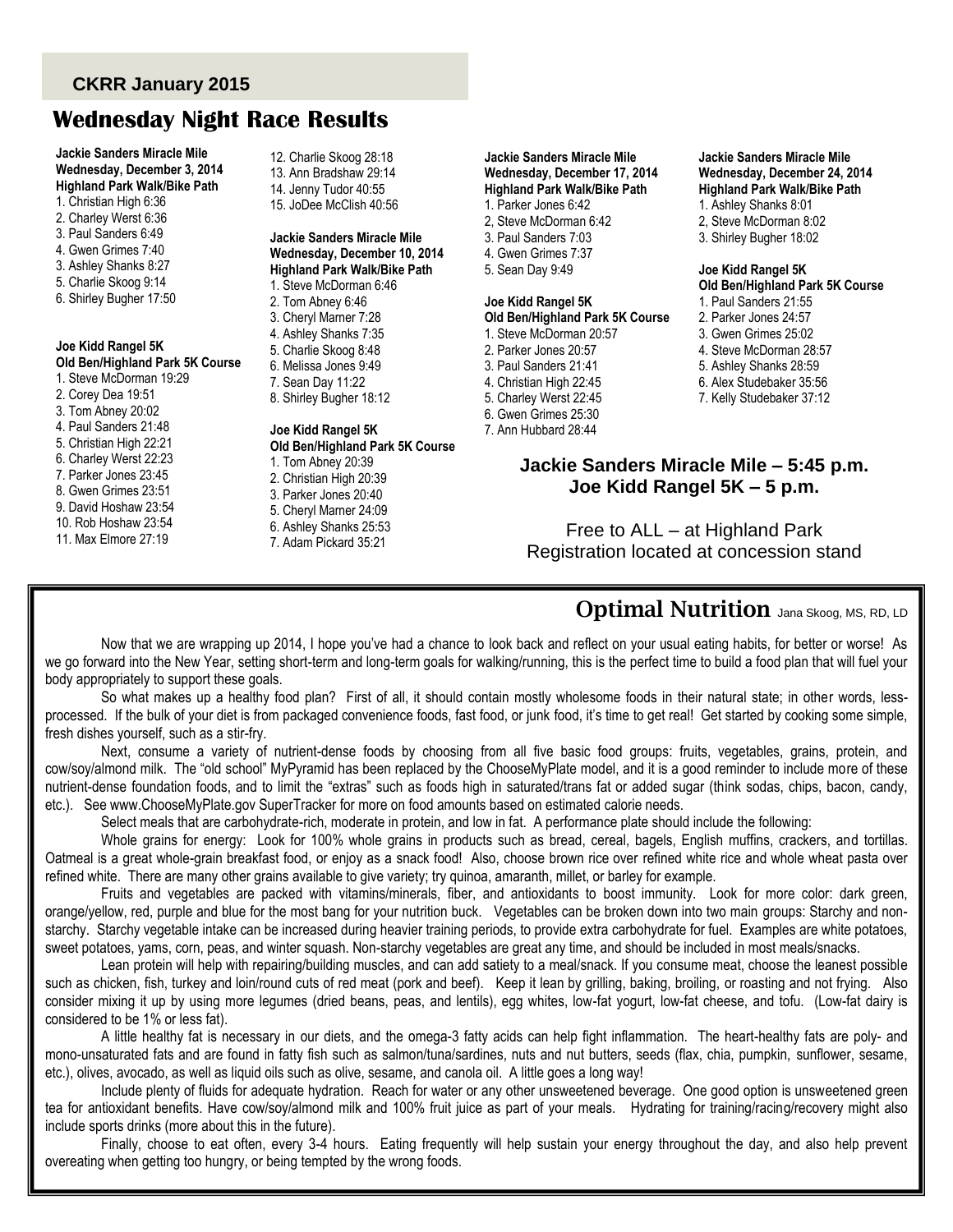# **Points Standings**

**(V= volunteer, H=half marathon, M=marathon)**

#### **Runner 0-12**

#### **Female**

 Moore,Hannah 122-7 Nicholson,Natalie 110-6 Weber,Lauren 86-6V Wyman,Sophia 82-6 Kantz,Ella 80-4 Shanks,Arianna 50-3V Weber,Natalie 21-2 Gollner,Esther 15-1 Wiles,Jackie 12-1 Felker,Elizabeth 10-1 **Male** Studebaker,Alex 214-13 Van Horn,Jacob 120-7 Hughes,Jonah 108-7 Moore,Corey 100-5V Wyman,JP 57-4V Shanks,Clayton 40-2V Gollner,Nathan 32-2 Boruff,Hayden 20-1V Cleaver,Jake 15-1 **Runner 13-19 Female** Getts,Bronwyn 110-6H Bullock,Kayla 102-6 Bullock,Anna 94-6V

 High,Hannah 60-3 Merrick,Valerie 35-2 Abney,Allison 20-1 Cleaver,Madison 20-1 Gollner,Sarah 20-1V Jones,Carly 20-1 Ladow,Jillian 20-1H Glover,Elise 20-1V Wiles,MacKenzie 15-1 Gollner,Hannah 10-1 **Male**

 Timmons,Braden 360-18MHH Hughes,Noah 92-6 Nicholson,Nathan 50-3 Anderson,Alex 42-3 Breedlove,Jeremy 40-2 Bettegnies,Samuel 15-1 Elliott,Austin 15-1 Moser,Chase 12-1 **Runner 20-24**

#### **Female**

 Grimes,Gwen 224-12V Hubbard,Emilie 195-11V Kennedy,Kelsey 62-4 Longwith,Amber 35-2 McCracken,Nikki 35-2H High,Kasey 20-1 Hoch,Natalie 20-1 **Male** Kennedy,Kory 300-15 Glover,Adrian 20-1 Jones,Billy 12-1 **Runner 25-29 Female**

Wall,Kathryn 220-11

 Heflin,Laura 45-3 Tetrault,Megan 40-2HH **Male** Jones,Parker 215-11H Ousley,Jordan 190-11HV **Walker 25-29 Male** Lorenz,Vince 380-19HV **Runner 30-34 Female** Shanks,Ashley 245-13HHV Goad,Melissa 140-7H Leger,Valerie 35-2V Anderson,Angela 32-2V **Male** Anderson,Michael 120-6HV

Monroe-Boley,Rebekah 35-2

 Leger,Luke 20-1V **Runner 35-39**

# **Female**

 Van Horn,Jennifer 320-17MH Wright, Kelly 80-4M Moore,Geana 79-5 Gollner,Angie 35-2

## **Male**

 Lasley,Chris 220-11MH Wright,Maurice 70-4M **Walker 35-39**

#### **Female**

 Tudor,Jenny 240-12 Huffman,Erica 130-8

#### **Runner 40-44 Female**

 Weber,Heather 220-11MHV Nicholson,Michele 75-4 Culp,Dana 67-4H Kantz,Anne 65-4 Felker,Lora 32-2H Bettegnies,Stacey 27-2 Weitzel,Patty 20-1V Stidham,Mary 15-1 Cleaver,Brooke 10-1

#### **Male**

 Craig,Aaron 302-17MHV High,Christian 275-14MHH Hill,Keith 212-15MHH Riggle,Scott 95-5UMH Tomlinson,Brad 95-5HH Reinagle,David 72-4HH Nicholson,Stu 42-3 Weber,TA 40-3 Gollner,Steve 20-1V Kirk,Aaron 20-1H **Walker 40-44**

#### **Female**

 Bullock,Sheree 60-3V **Runner 45-49 Female**

 Moore,Tami 215-11MHV Wyman,Shelly 155-8MMV Cook,Laura 152-9

 McCracken,Joni 112-6HV Wiles,Bea 24-2 Anderson,Kim 20-1 Jackson,Terri 15-1 Snow,Suzie 15-1 Gruel,Carrie 10-1 Kestleage,Sherry 10-1 **Male**

 Shafer,Noel 385-20MHH Graham,Michael 242-18V Priest,Jay 130-7MHH Moore,Ron 108-8 Wyman,Paul 91-6V Getts,Paul 83-7H Weitzel,Virgil 69-4MV Abney,Tom 55-3 Werst,Tommy 55-3M Lutes,Daniel 20-1M Merrik,Steve 9-1 **Walker 45-49 Female** Savage,Carol 205-11V

 Price,Lisa 100-5 **Runner 50-54**

#### **Female**

 McKellar,Cara 415-21UV Hubbard,Ann 269-19 Ousley,Laurie 218-15H Studebaker,Kelly 188-16HH Wilson,Marianne 116-10 Anderson,Nancy 37-3 Freeman,Pam 37-3H

#### **Male**

 Tierney,Warren 320-22HHV Neer,Dana 300-15HV Rozzi,Phil 259-15UHHV Deyoe,Scott 252-17MHHV Anderson,John 39-3 Olsen,Paul 30-2H Tokarcik,Tom 30-2 Glover,Scott 20-1V Cleaver,Tom 9-1

## **Walker 50-54**

#### **Female**

 Miller,Mary 400-20H Deyoe,Chari 95-6H Heflin,Jean 47-3

#### **Male**

Whitted.Kevin 240-12 **Runner 55-59**

#### **Female**

 Rangel,Anna 350-19UHH Skoog,Jana 345-18MHH Tetrault,Robin 218-14MHHV Barnes,Mary 113-9H Upchurch,Anita 110-8H Barlow,Theresa 20-1V Boles,Vicki 20-1V

#### **Male**

 Deardorff,Mike 246-14HH Kerr,RJ 235-13V

 Townsend,Greg 102-7V Strong,Earl 60-3H Meiring,Jerry 42-3 Rodgers,Mark 40-2H McAndrews,Keith 35-2 Andrews,Don 20-1 Ladow,Jeff 20-1H **Walker 55-59 Female** Stucker,Jayne 200-10V Inman,Jane 20-1H **Male** Clements,Damon 80-4UM Inman,Steve 20-1H **Runner 60-64 Female** Keller,Sue 369-22HH Cole,Robin 260-13 Bugher,Shirley 245-19V Townsend,Jeannie 67-4V Acton,Rhenda 50-3V **Male** Greene,Ron 360-18MHHV Shorter,Mark 318-20HV Skoog,Charlie 271-17HHV Menges,Billy 96-7HH Miklik,Tom 66-5H Kilcline,Steve 20-1V Kilcline,Steve 20-1V Spencer,Rick 20-1V

 Tetrault,Ray 186-12HV Freeman,Jeff 149-12HHV Savage,Bruce 120-10

#### **Walker 60-64**

**Female**

 Wall,Jan 380-19HH Williams,Carrie 282-18 Hobbs,Barbara 94-6HH Lorenz,Angela 12-1

#### **Male**

 Keller,Vernon 425-22HHV Wall,Greg 335-20HHV Lorenz,Toney 271-20HV Wilson,Stephen 113-10V Hobbs,Melvin 83-6HH

#### **Runner 65-69 Male**

 Hughes,David 397-21HV Stucker,Ricke 65-4V Leininger,Phil 40-2V Barnett,Bill 20-1

## **Walker 65-69**

#### **Female**

 Dillman,Anita 360-18 Rutherford,Mary Lou 145-9H Brown,Diane 20-1V

#### **Male**

 McBride,Bob 350-18 Michael,Robin 240-15

# **Runner 70-74**

**Page 4 of 7**

**Female** KleinKnight,Sarah 60-3 Gerhart,Susan 20-1H **Male** Peters,John 220-12V Stanton,Billy 160-8 Shuey,Stan 122-7V Sullivan,Dale 30-2 **Walker 70-74 Male** Mohr,John 270-15H Gross,Jim 160-8 Coughlin,Dan 20-1V **Runner 75-79 Male** Cupp,Robert 20-1 **Walker 75-79 Male** Lambert,Jerry 140-7H **Runner 80+ Male** Case,Riley 140-7

1-2 Laura Heflin 1-4 Maurice (Mo) Wright 1-5 Brook Cleaver 1-5 Ari Leger 1-5 TA Weber 1-8 Robin Michael 1-15 Terry Gruel 1-17 Milt Brown 1-17 Jeff LaDow 1-20 Isaac Felker 1-21 Samuel Bettegnies 1-22 Julie LaDow 1-22 Sondra Summerton 1-27 Ashleigh Cleaver 1-28 Todd Moser

# 1-29 Raymond Felker

1-30 Damon Clements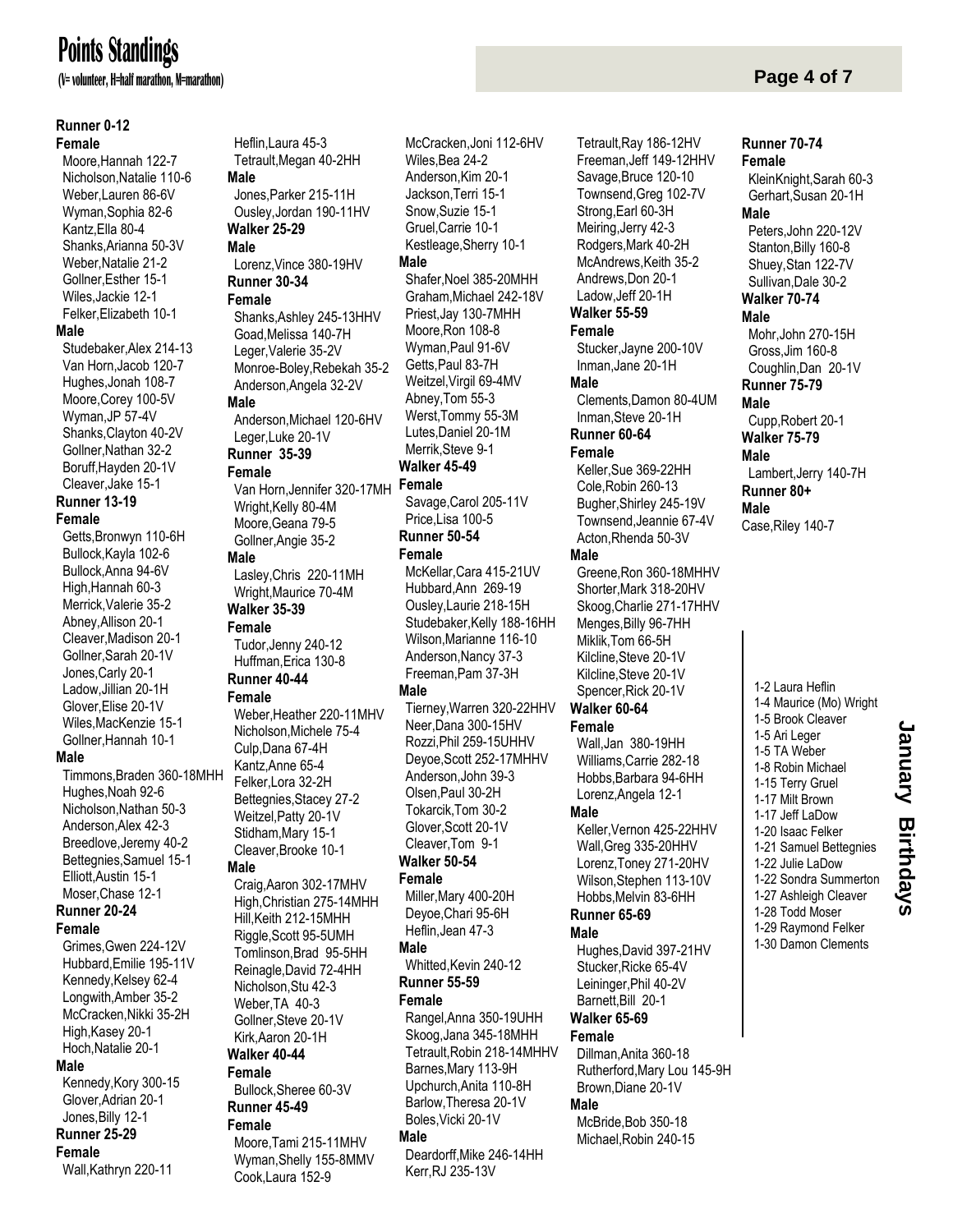# **2015 Club Point Schedule**

*- (V) are events where volunteer points can be earned if you are not participating in the race*

#### **14-Feb CK Sweethart Race 5K (V)**

| 5K Run/Walk                |                    |
|----------------------------|--------------------|
| Time:                      | 9 am               |
| Location:                  | <b>Foster Park</b> |
| Senior Center Registration |                    |
| Contact:                   | Charlie Skoog      |

### **7-Mar Old Ben 5K – Kokomo**

5K Run/Walk Time: 9 am Location: Rogers Pavilion Highland Park, Kokomo Contact:

#### **21-Mar Norris-Amboy 5K**

| 5K Run/Walk |                       |  |
|-------------|-----------------------|--|
| Time:       | 9am                   |  |
| Location:   | <b>Community Bldg</b> |  |
| Amboy, IN   |                       |  |
| Contact:    | John Norris           |  |
| Phone:      | (765) 395-7761        |  |
| Website:    | norrisinsurance.com   |  |

# **4-Apr CK Ultimate 10m, 5m-**

 **Logansport (V)** 10-Mile Run & 5 Mile Run/Walk Time: 9am Location: Tierney Warehouse 1401 W. Cliff Dr., Logansport Contact: Rhenda Acton

#### **9-May Norris-Kokomo**

3M Walk/4M Run Time: 8:30 am Location: Jackson-Morrow Park Kokomo, IN Contact: John Norris Phone: 765-395-7761 Website: norrisinsurance.com

#### **16-May MCF Prison Breakout 5K – Bunker Hill**

| Time∶     |                    |
|-----------|--------------------|
| Location: | <b>Bunker Hill</b> |
| Contact:  | Anne Hubbard       |

# **13-Jun Norris-Greentown**

5M Run/3M Walk Time: 8 am Location: Greentown Contact: John Norris Phone: 765-395-7761 Website: norrisinsurance.com

#### **20-Jun Bona Vista 5K – Kokomo** 5K Run/Walk

Time: 8 am Location: UAW 292 Contact: Vicki Boles

## **4-Jul Haynes-Apperson 4m,3m,1m Kokomo (V)**

4m, 3m and 1m Time: 8 am Location: Memorial Gym, Kokomo, IN Contact: Mike Anderson & family

# **11-Jul Race for Grace 5K Logansport**

5K Run Time: 8 am Location: Calvary Presby, 7th & Spencer Strs, Logansport Contact: Charlie Skoog

#### **18-Jul Panther Prowl 5K Russiaville** 5K Run/Walk

Time: 8 am Location: Russiaville, IN Contact: Gary Jewell NOTE: Please do NOT park in the lot at Waddell's IGA. It is reserved for their customers only

#### **25-Jul Jerome Active Water 5K**

Time: 8 am Location: Contact:

#### **1-Aug Norris-Converse 5K**

5K Run/ Walk Time: 8 am Location: Converse, IN Contact: John Norris Phone: 765-395-7761 Website: norrisinsurance.com

#### **15-Aug Cam Race for Shelter 5K Kokomo** 5K Run/Walk

Time: 8 am<br>Location: Oakb Oakbrook Valley, Russiaville, IN Contact: Oakbrook Community Church Phone: (765) 252-7030

**22-Aug Runnin the Shores 5K Kokomo**

#### Time:<br>Location: Champaign Shores Contact: Rebecca Monroe

#### **5-Sep Steps to Recovery Kokomo**

5th Annual Steps to Recovery 5K Time: Location: Contact: Reba Harris

#### **12-Sep CK GNO 5K 5PM Kokomo (V)**

5K Run/Walk Time: 5:00 pm Location: Downtown Kokomo Contact Rebecca Monroe

### **26-Sep Bee Bumble 10k, 5K Burnettsville**

5K/10K Time: 8:00 am<br>Location: Burnetts Burnettsville, IN Contact: Don Hurd

# **3-Oct Cole Porter 15K, 5K Peru**

5K Run/Walk, 15K Run Time: 9:00 AM<br>Location: Circus B Circus Bldg, Peru, IN<br>Jim Yates Contact:

#### **17-Oct Saints on the Run 5K**

5K Run/Walk Time: 8:00 am Location: St Patrick Church Contact: Heather Weber

## **7-Nov CK Charity Run 5K Kokomo (V)**

5K Run/ Walk Points 20 for Each Finisher<br>Time: 9 AM Time<sup>.</sup> Location: UAW 292 Union Hall Contact: Jeannie Townsend

# **26-Nov CK CARES 5K Kokomo (V)**

5K Run/Walk Time: 8 AM Location: Rogers Pavilion Highland Park, Kokomo, IN Contact: Ray & Robin Tetrault, Mark Shorter<br>Phone: (765) 878-4457 Phone: (765) 878-4457

## **31-Dec CK NY Eve 5K2PM Kokomo (V)** 5K Run/ Walk Time: 2 PM

Location: UAW Local 292 Contact: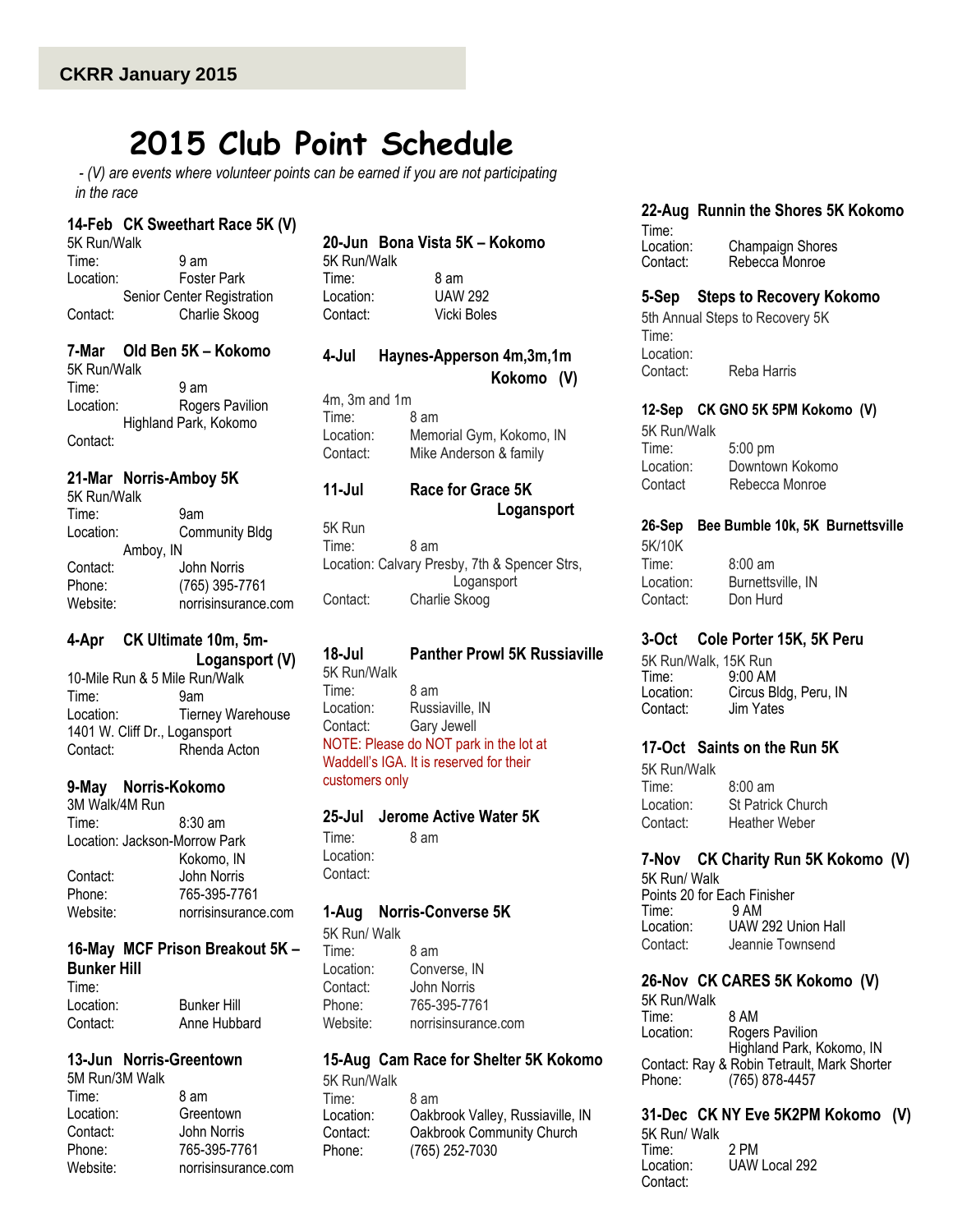#### **Club Kokomo Roadrunners Meeting – Dec 8, 2014**

1. Meeting opened at 6:00 PM by President Patricia Weitzel.

2. Prayer by Chaplain Charlie Skoog

3. Treasurer's report by Mark Shorter – Ending balance from General Fund, Cowan Fund and Coyote Kids = \$30,305.62

4. Motion from Vern Keller and second by Charlie to accept minutes and vote passed.

5. Thanksgiving Race Report given highlighting the snow which fell at the beginning of race. Also several volunteers were present however volunteers were missing in one turn. For future races, this will be important to watch for.

6. Charity Run race report had 7 less finishers but took in \$300 more in donations. Since 1985, over \$53,000.00 has been raised and the first race brought in \$90.

7. Vern Keller has stepped up to run for vice president. Currently a candidate is needed for chaplin.

8. Old Ben 5K has been moved from March 14<sup>th</sup> to March 7<sup>th</sup>. The calendar will be updated.

9. Vicki Boles informs the club that the Run Walk & Roll race is currently looking into adding color to the race. This would be like other color runs using a corn starch base color. However nothing is decided at this point.

10. Per the UAW website, the union hall will not be accepting rentals after June 2014. They have not been charging us for the use of the building and our club had cleaned prior to as well as following our events. The group did agree that the club would provide a rental fee to help offset expenses should the space still be available.

11. Vern Keller made a motion to provide the UAW \$200 x 2 for the use of the building during December. Motion seconded by Linda Kendall and passed. 12. Sweatheart race will be headed up by Charlie Skoog and Ricke Stucker. The date will be February 14<sup>th</sup> and Charlie will contact the Parks department to secure use of the park. Patty Weitzel will prepare the registration form as well as look into medals for the event.

13. Rhenda Action will once again service as Race Coordinator for the Ultimate race in 2015.

14. The 5K course is changing at Highland Park so that road closures will no longer be required. The Parks Board has been asked to make path improvements. Dana Neer, Michael Anderson and Terry Townsend are currently meeting to discuss possible new race course downtown that would include the new ball diamond/stadium.

Meeting adjourned –

Attendance –Carol Savage, Robin Cole, Greg and Jeannie Townsend, Ron Greene, Patty Weitzel, Joe Yeagle, Linda Kendall, Rhenda Action, Jeff Freeman, Sue & Vernon Keller, Mark Shorter, Jana & Charlie Skoog,

# You can't earn points until you turn in your 2015 membership form



#### *Individual Highlights:*

**1 Thanks to 41CKR Goodfellows 1 Jan Club Meeting 2 Race results 2 2014 Awards Banquet 3 Wednesday Night Race Results 3 Optimal Nutrition 4 Points Standings 4 January Birthdays 5 2015 Point Race Calendar 6 Club Minutes 7 The Race for Grace \* Club Membership Renewal Form \* CKRR Feb 14 Sweetheart Race Form**







# *Pictures from NYE Race – taken by Melissa Jones*